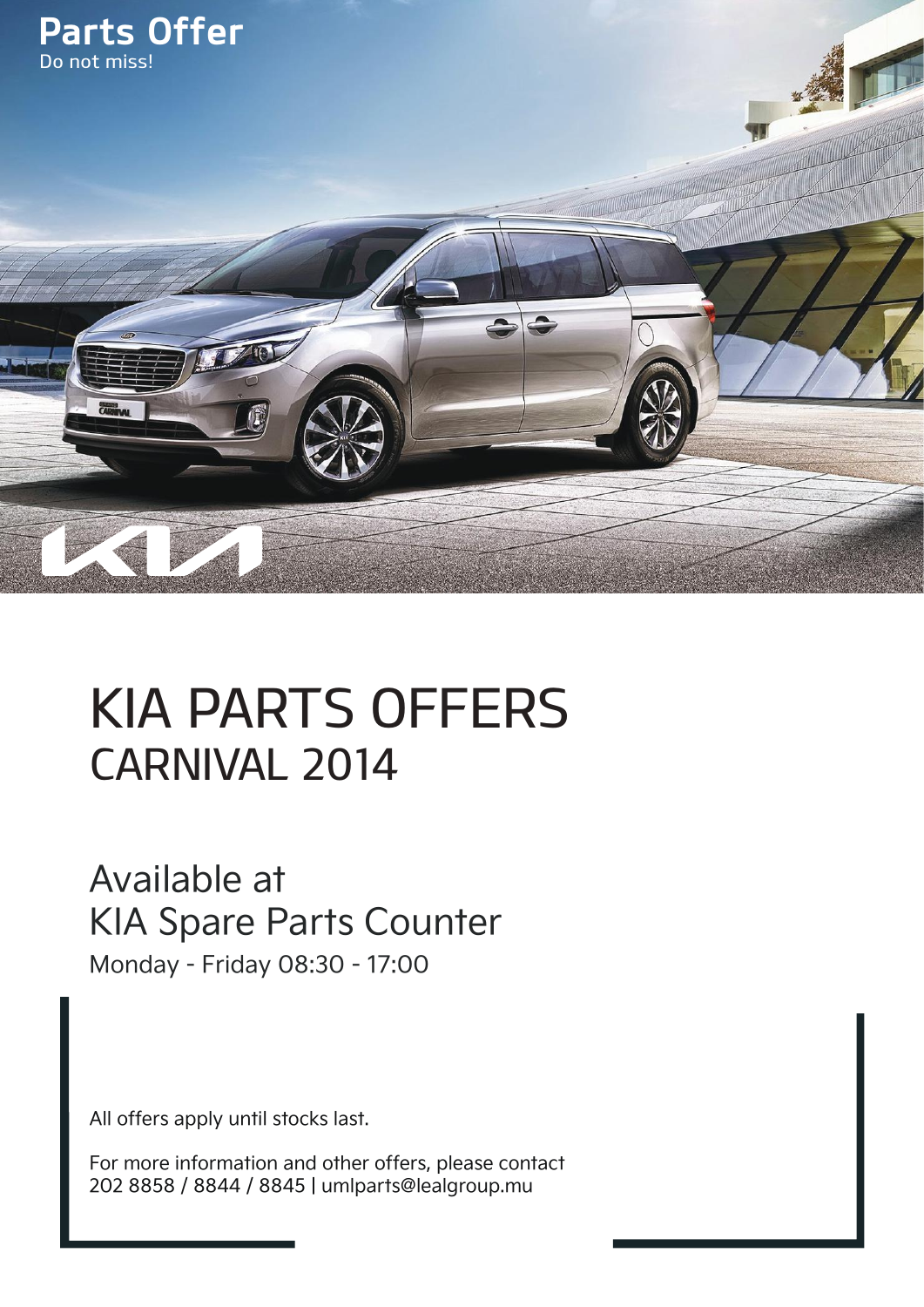## **KIA CARVINVAL 2014**

| Part No.      | Part Description                          | Qty            | Normal<br>Price     | Discounted<br>Price |
|---------------|-------------------------------------------|----------------|---------------------|---------------------|
| 209102FH00    | <b>GASKET ENGINE OVERHAUL</b>             | $\overline{2}$ | 8,355               | 5,013               |
| 230402F990    | RING SET PISTON STD                       | 1              | क्रै†ई‡             | 4,891               |
| 25310A9150    | <b>RADIATOR ASSY</b>                      | 1              | 17,281              | 8,640               |
| 25380A9100    | <b>BLOWER ASSY</b>                        | 1              | 15,306              | 7,653               |
| 310902B900    | <b>FILTER PUMP</b>                        | 2              | <del>70€</del>      | 424                 |
| 31110A9900    | FUEL PUMP & SENDER MODULE ASSY            | 1              | 7996                | 10,798              |
| 51716A9000    | KNUCKLE-FRONT AXLE RH                     | 1              | <del>737</del> €    | 4,426               |
| 51750A9000    | HUB ASSY FR WHEEL                         | 4              | 27,344              | 16,406              |
| 52710A9000    | CARRIER ASSY REAR AXLE LH                 | 1              | ⊅∻55                | 6,933               |
| 52910A9150    | <b>ALUMINIUM WHEEL ASSY</b>               | 1              | केश्वर              | 4,654               |
| 52960A9500    | CAP ASSY-WHEEL HUB                        | $\overline{2}$ | 7,940               | 2,946               |
| 55100A9000    | ARM & BUSH ASSY SUSP UPR                  | 1              | क्षेत्र             | 4,909               |
| 56821A9000    | END ASSY-TIE ROD RH                       | $\overline{2}$ | 2540                | 1,524               |
| 57740A9000    | <b>BELLOWS-STEERING GEAR BOX</b>          | $\overline{2}$ | <del>789</del>      | 473                 |
| 64136A9000    | REINF RADIATOR SUPPORT LWR LH             | $\overline{2}$ | ₩                   | 97                  |
| 81410A9000    | LATCH ASSY RR DR RR LH                    | $\overline{2}$ | 2,995               | 1,797               |
| 81420A9010    | LATCH ASSY-RR DR RR RH                    | 1              | <b>3,366</b>        | 5,019               |
| 81440A9511    | REMOTE CONTROLLERASSY RR DR RH            | 1              | 16,264              | 9,759               |
| 81450A9511    | REMOTE CONTROLLERASSY RR DR LH            | 1              | 16,264              | 9,759               |
| 82305A9010BF7 | FRT DOOR TRIM PANEL ASSY LH               | 1              | 34,937              | 17,469              |
| 84121A9000    | COVER ASSY-FENDER SIDE RH                 | 1              | ≱ૐ                  | 261                 |
| 86110A9350    | <b>WINDSHIELD GLASS ASSY</b>              | $\overline{2}$ | 26,140              | 15,684              |
| 86130A9000    | <b>WINDSHIELD GLASS MOULDING</b>          | $\overline{2}$ | ≫क्                 | 814                 |
| 86180A9010    | <b>GLASS &amp; MOULDING ASSY DELTA LH</b> | 1              | 5,333               | 3,800               |
| 86352A9000    | RADIATOR GRILLE MESH                      | 3              | \$ <del>,67</del> 4 | 5,203               |
| 86517A9000    | <b>CAP-FRONT HOOK</b>                     | 5              | ₩                   | 72                  |
| 86519A9010    | BPR LICENCE PLATE MOULDING FRT            | 1              | <del>≫8</del>       | 293                 |
| 86524A9000    | <b>BLANKING FOG COVER FR RH</b>           | $\overline{2}$ | 506                 | 253                 |
| 86551A9000    | BUMPER UPR SIDE MTG BRACKET FR            | 1              | क्षी                | 366                 |
| 86695A9000    | UNDER COVER RR LH                         | $\overline{2}$ | ৯†≵                 | 487                 |
| 86821A9000    | <b>GUARD ASSY REAR WHEEL LH</b>           | 3              | 4,264               | 2,558               |
| 86841A9000    | <b>GUARD ASSY-REAR WHEEL MUD LH</b>       | 1              | <del>s9C</del>      | 414                 |
| 87613A9000    | LAMP ASSY-OUTSIDE MIRROR, LH              | $\overline{2}$ | 2,841               | 1,420               |
| 87614A9000    | <b>OUTSIDE MIRROR LAMP ASSY RH</b>        | 1              | 2,611               | 1,305               |

Price is per unit and includes VAT.